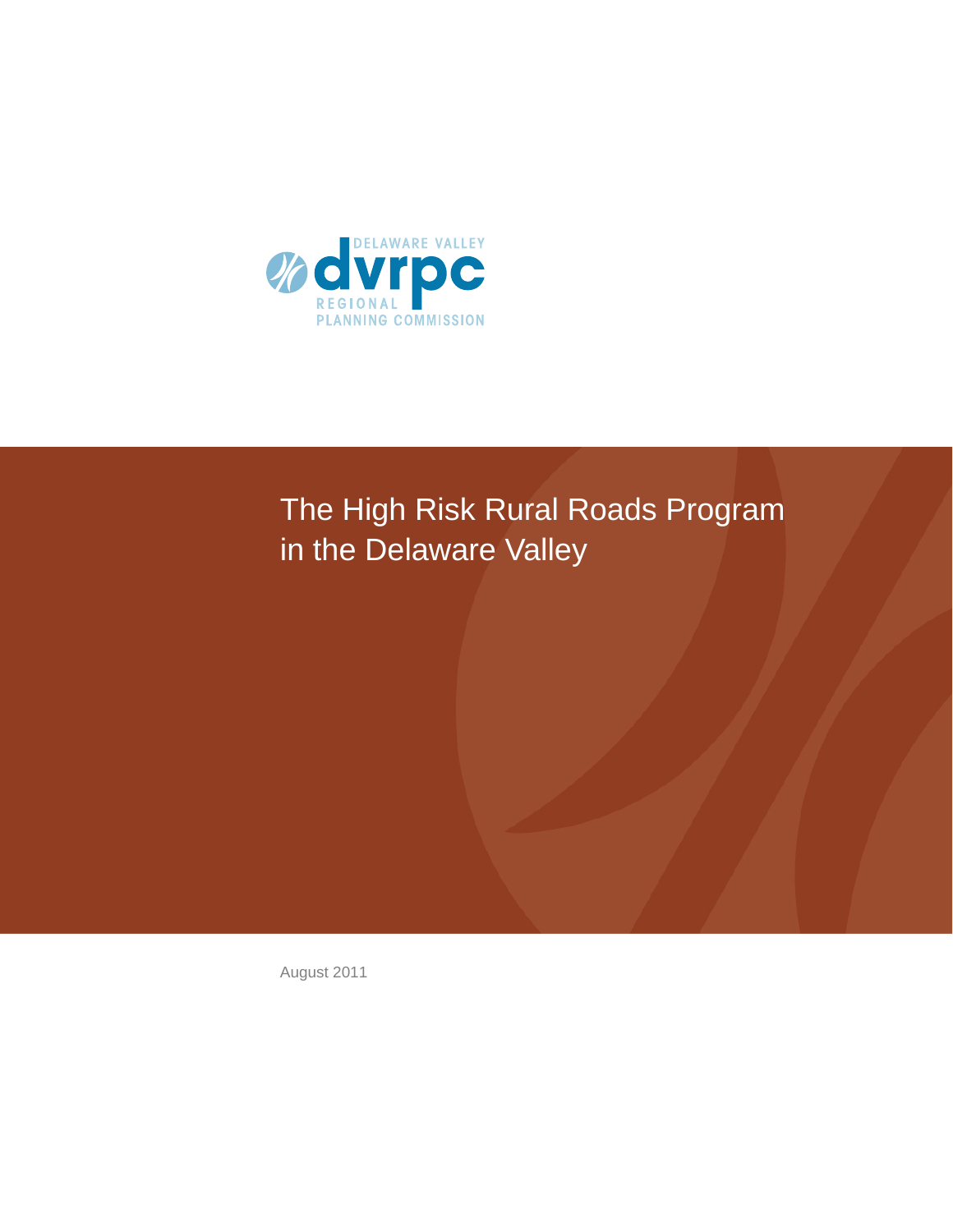The Delaware Valley Regional Planning Commission is dedicated to uniting the region's elected officials, planning professionals, and the public with a common vision of making a great region even greater. Shaping the way we live, work, and play, DVRPC builds consensus on improving transportation, promoting smart growth, protecting the environment, and enhancing the economy. We serve a diverse region of nine counties: Bucks, Chester, Delaware, Montgomery, and Philadelphia in Pennsylvania; and Burlington, Camden, Gloucester, and Mercer in New Jersey. DVRPC is the federally designated Metropolitan Planning Organization for the Greater Philadelphia Region leading the way to a better future.



The symbol in our logo is adapted from the official

DVRPC seal and is designed as a stylized image of the Delaware Valley. The outer ring symbolizes the region as a whole while the diagonal bar signifies the Delaware River. The two adjoining crescents represent the Commonwealth of Pennsylvania and the State of New Jersey.

DVRPC is funded by a variety of funding sources including federal grants from the U.S. Department of Transportation's Federal Highway Administration (FHWA) and Federal Transit Administration (FTA), the Pennsylvania and New Jersey departments of transportation, as well as by DVRPC's state and local member governments. The authors, however, are solely responsible for the findings and conclusions herein, which may not represent the official views or policies of the funding agencies.

DVRPC fully complies with Title VI of the Civil Rights Act of 1964 and related statutes and regulations in all programs and activities. DVRPC's website (www.dvrpc.org) may be translated into multiple languages. Publications and other public documents can be made available in alternative languages and formats, if requested. For more information, please call (215) 238-2871.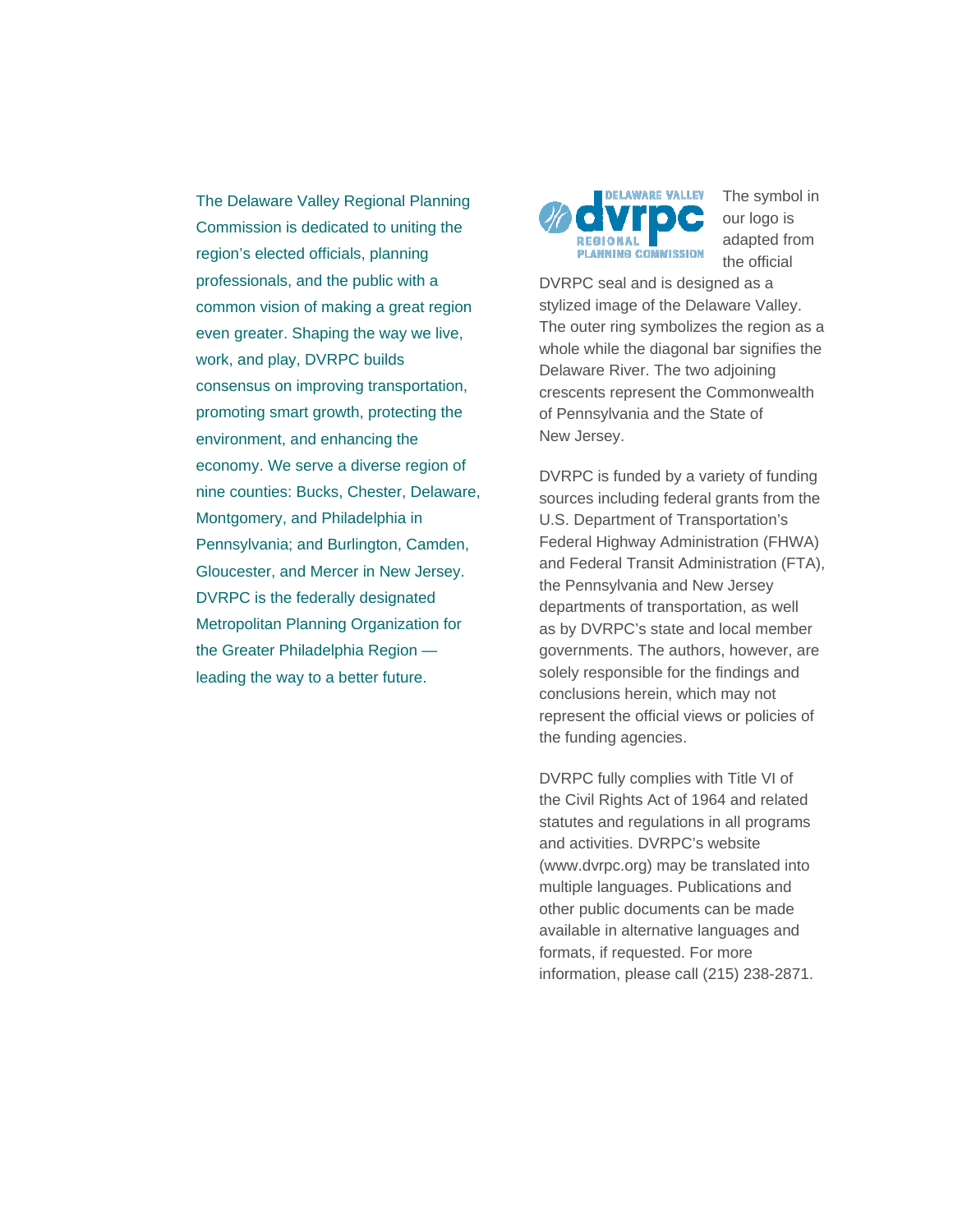# **Table of Contents**

| CHAPTER 1 |  |
|-----------|--|
|           |  |
|           |  |
| CHAPTER 2 |  |
|           |  |
|           |  |
|           |  |
| CHAPTER 3 |  |
|           |  |

## Figures

### **Tables**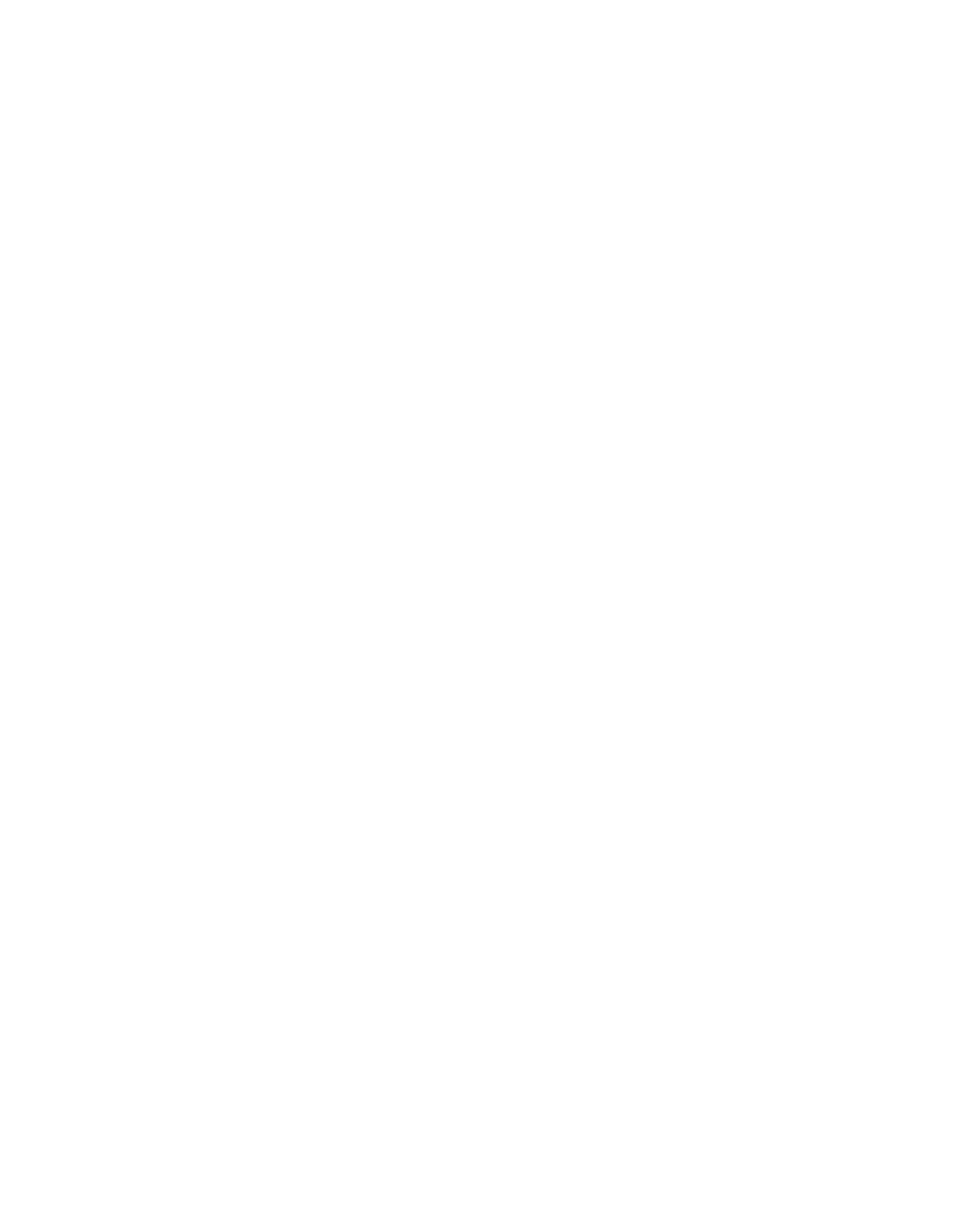## Executive Summary

Approximately two-thirds of all United States traffic fatalities recorded during 2010 occurred on rural roads. In an effort to address the rural road crash problem, the Federal Highway Administration implemented the High Risk Rural Roads (HRRR) Program to specifically target reducing rural road fatalities.

This report serves as a primer on the HRRR Program by providing the federal, state, and local perspectives on the program, and discusses its implementation within the Delaware Valley Regional Planning Commission's (DVRPC) nine-county bi-state planning area. Strict criteria must be met in order for HRRR Program funds to be utilized, and those criteria are addressed differently by each of the DVRPC's state partners. In the following pages both New Jersey and Pennsylvania's approaches are discussed highlighting differences and outcomes.

As with many government-funded programs, there are detailed requirements that must be understood in order to utilize the funds. This document is an attempt to summarize clearly and concisely why the program is important, what is needed to access the funds, how the process is being handled within the DVRPC region, and what role the DVRPC is playing in the process.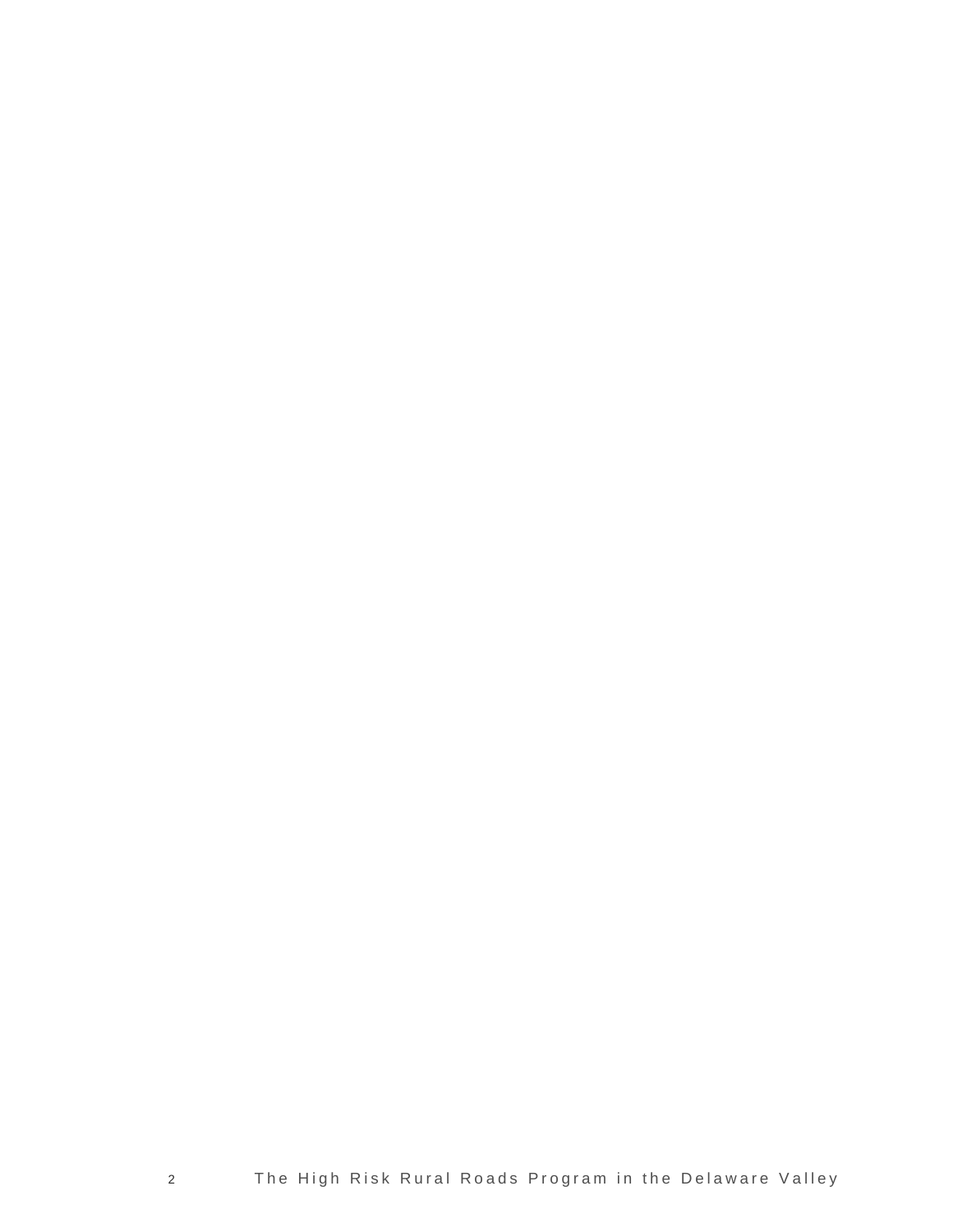### Introduction

### Overview of Federal Program

The Highway Safety Improvement Program (HSIP) provides federal funding for projects included in State Strategic Highway Safety Plans that correct or improve a hazardous road location or feature, or other highway safety problem. The HSIP was codified as Section 148 of Title 23, U.S.C., (23 U.S.C. §148), and was elevated to a core program as a result of the passage of the Safe, Accountable, Flexible, Efficient Transportation Equity Act: A Legacy for Users (SAFETEA-LU), Public Law 109-59. The HSIP emphasizes a data-driven, strategic approach to improving highway safety that focuses on results. Substantiating the data to support improvements and demonstrate the effectiveness of countermeasures is crucial to the program.

The SAFETEA-LU also introduced a new set-aside provision known as the High Risk Rural Roads Program (HRRRP), codified as 23 U.S.C. §148 (f). The HRRR Program represents a significant step toward recognizing the need to reduce fatalities on rural roads, which account for almost two-thirds of the over 36,000 annual roadway fatalities in the U.S. In order to make headway in reducing fatalities and serious injuries, safety on rural roads must be improved, regardless of ownership.

What is a rural road in the DVRPC region? The criteria for rural roads may vary, but in general these roads typically traverse farmland, forests or other natural areas, and lands outside of urbanized areas where population and development density is low. Although this may sometimes include interstate facilities, in the DVRPC region, "rural" refers to lower volume routes with the federal functional classification of rural.

Roadway ownership in the DVRPC region is divided between the state, counties, and municipalities in New Jersey, and between the state and municipalities in Pennsylvania. From a statewide perspective, in New Jersey the State owns and operates about 2,400 miles of roadway, the counties about 7,000 miles, and municipalities about 29,000 miles. In Pennsylvania, the State owns about 40,000 miles of roadway, and municipalities about 77,000 miles of roadway. The only exception is that some Pennsylvania counties have a small number of roadway miles under their jurisdiction with Montgomery County having the most in the DVRPC region at 70 miles.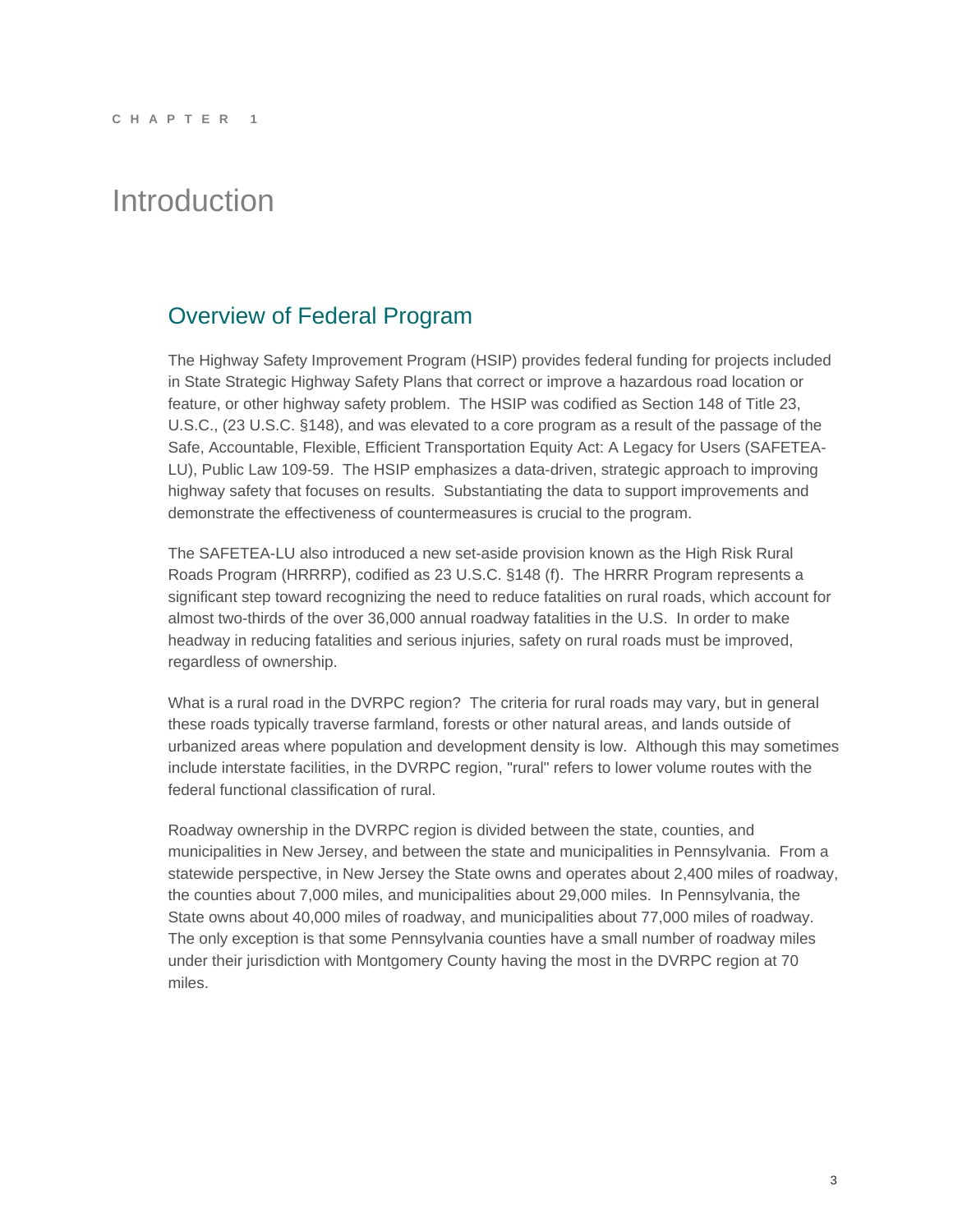#### Table 1: Pennsylvania Road Miles and Ownership

| <b>County</b>           | <b>State Owned</b> | <b>Local Owned</b> |
|-------------------------|--------------------|--------------------|
| <b>Bucks</b>            | 960.0              | 2456.2             |
| Chester                 | 1021.9             | 2476.7             |
| Delaware                | 448.3              | 1346.3             |
| Montgomery              | 768.7              | 2798.6             |
| Philadelphia            | 360.5              | 2213.4             |
| 5-County total          | 3559.4             | 11291.2            |
|                         |                    |                    |
| <b>Total statewide:</b> | 39,861.3           | 77,325.6           |

Source:

ftp://ftp.dot.state.pa.us/public/pdf/BPR\_PDF\_FILES/Documents/Traffic/Highway\_Statistics/Annual\_Report/2 009/Mileage-Jurisdiction.pdf

Table 2: New Jersey Road Miles and Ownership

| <b>County</b>           | <b>State Owned</b> | <b>County Owned</b> | <b>Local Owned</b> |
|-------------------------|--------------------|---------------------|--------------------|
| <b>Burlington</b>       | 156                | 500                 | 2,079              |
| Camden                  | 102                | 376                 | 1,525              |
| Gloucester              | 152                | 400                 | 1,042              |
| <b>Mercer</b>           | 119                | 172                 | 1,226              |
| 4-County total          | 529                | 1448                | 5,872              |
|                         |                    |                     |                    |
| <b>Total statewide:</b> | 2,324              | 6,439               | 29,020             |

Source: http://www.state.nj.us/transportation/refdata/roadway/pdf/hpms2009/njprmbj\_09.pdf

#### High Risk Rural Roads Program Interim Guidance<sup>1</sup>

The HRRR Program is a component of the HSIP and its funding is a sub-allocation, which means that the HRRR funds are set aside before HSIP funds are apportioned to the States according to the standard formula (see page 8). The HRRR Program provides \$90 million per year nationally for HRRR safety improvement projects. Projects may be selected on any public HRRR to correct or improve hazardous road locations or features, as long as the data analysis confirms the problem at the selected location and appropriate countermeasures are identified. The State's HSIP, including the HRRR element, shall consider the safety needs on all public roads, whether state or locally owned. A public road is defined by 23 U.S.C. §101(a)(27) as "…any road or street under the jurisdiction of and maintained by a public authority and open to public travel."

l

<sup>&</sup>lt;sup>1</sup> http://safety.fhwa.dot.gov/safetealu/memos/memo051906.cfm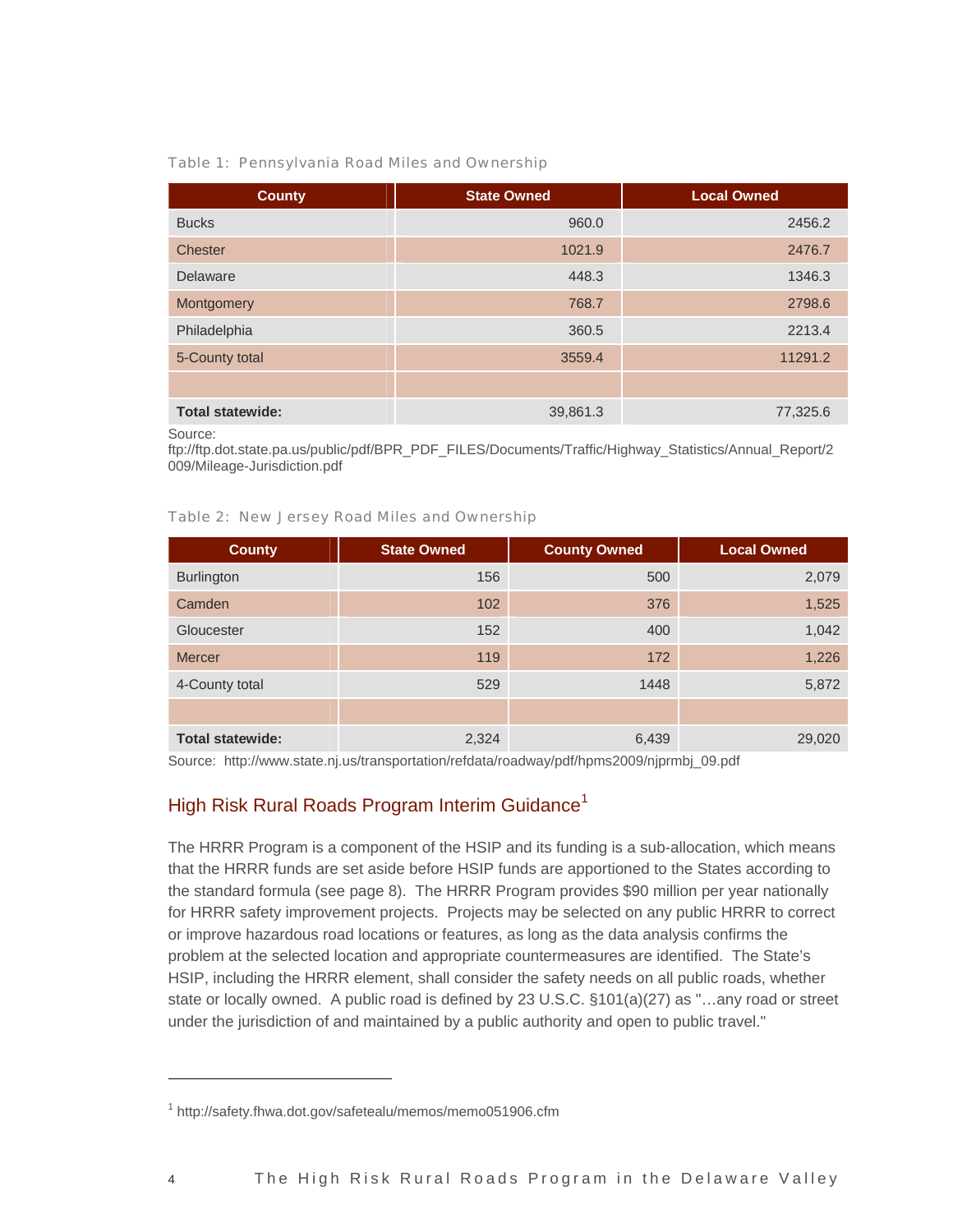#### Definition of HRRR

Specific criteria required for a road to qualify as a HRRR are defined by 23 U.S.C. §148(a)(1). States are required to identify these roadways (and expend the HRRR funds) according to the following definition:

- "…any roadway functionally classified as a rural major or minor collector or a rural local road
	- 1. on which the accident rate for fatalities and incapacitating injuries exceeds the statewide average for those functional classes of roadway; or
	- 2. that will likely have increases in traffic volume that are likely to create an accident rate for fatalities and incapacitating injuries that exceeds the statewide average for those functional classes of roadway."

#### The Relationship Between HSIP and HRRR Program

The HSIP is a core Federal aid highway program and is intended to achieve significant reductions in traffic fatalities and serious injuries on public roads through the implementation of infrastructure-related highway safety improvements. The HSIP includes a requirement for states to develop Strategic Highway Safety Plans (SHSPs) in consultation with other key state and local highway safety stakeholders. A formalized HSIP process has been established by the Federal Highway Administration (FHWA), which consists of processes for planning, implementation, and evaluation. It involves four basic steps – analyze the data, identify appropriate countermeasures, prioritize and select projects, and evaluate results. The HRRR Program is a component of the HSIP and supports road safety program efforts through the implementation of construction and operational improvements on high risk rural roads. The HSIP, including the HRRR element, must consider all public roads.

HSIP funds may be used for planning, development and operation of a system for managing highway safety and for data improvements as they relate to the State Highway Safety Improvement Program. HRRR funds, however, may only be used for construction and operational improvements on high risk rural roads. There is an exception that allows a state to use HRRR funds for other safety improvements, if and only if the State certifies that it has met all of its needs for construction and operational improvements on high risk rural roads. In addition, as long as the project will ultimately involve a construction or operational improvement which is identified as part of a State's HSIP process, HRRR funds may be used for preliminary engineering, including environmental approvals and final design.<sup>2</sup>

Examples of construction and operational improvements eligible for HSIP funding may include, but are not limited to, those found in 23 U.S.C. §148(a)(3)(B) (see Table 3 for this list). [Note: Some items, as noted in the table, are not eligible for funding under the HRRR provision because they are not construction and operational improvements.]

-

<sup>&</sup>lt;sup>2</sup> http://safety.fhwa.dot.gov/safetealu/qa/qa\_programarea.cfm#toc118108107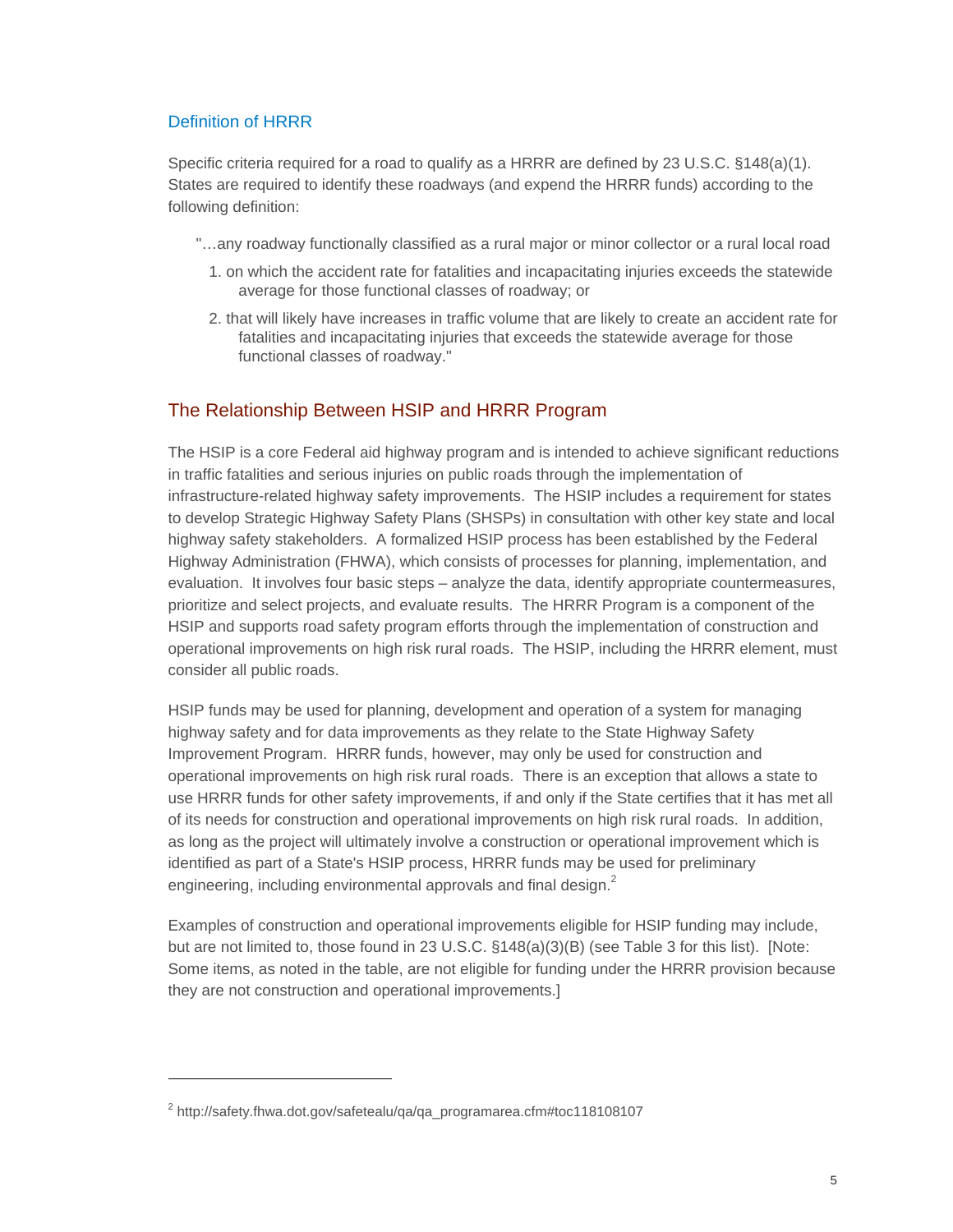Table 3: Sample List of Construction and Operational Improvements

#### **HSIP-Eligible Highway Safety Improvement Strategies**

An intersection safety improvement.

Pavement and shoulder widening (including addition of a passing lane to remedy an unsafe condition).

Installation of rumble strips or another warning device, if the rumble strips or other warning devices do not adversely affect the safety or mobility of bicyclists, pedestrians, and the disabled.

Installation of a skid-resistant surface at an intersection or other location with a high frequency of accidents.

An improvement for pedestrian or bicyclist safety or safety of the disabled.

Construction of any project for the elimination of hazards at a railway-highway crossing that is eligible for funding under section 130, including the separation or protection of grades at railway-highway crossings.

Construction of a railway-highway crossing safety feature, including installation of protective devices.

The conduct of a model traffic enforcement activity at a railway-highway crossing. (NOT eligible under HRRRP).

Construction of a traffic calming feature.

Elimination of a roadside obstacle.

Improvement of highway signage and pavement markings.

Installation of a priority control system for emergency vehicles at signalized intersections.

Installation of a traffic control or other warning device at a location with high accident potential.

Safety-conscious planning. (NOT eligible under HRRRP)

Improvement in the collection and analysis of crash data. (NOT eligible under HRRRP)

Planning integrated interoperable emergency communications equipment, operational activities, or traffic enforcement activities (including police assistance) relating to workzone safety. (Only "operational activities relating to workzone safety" are eligible under HRRRP; "Planning integrated interoperable emergency communications equipment and traffic enforcement activities relating to workzone safety" are NOT eligible under HRRRP).

Installation of guardrails, barriers (including barriers between construction work zones and traffic lanes for the safety of motorists and workers), and crash attenuators.

The addition or retrofitting of structures or other measures to eliminate or reduce accidents involving vehicles and wildlife.

Installation and maintenance of signs (including fluorescent, yellow-green signs) at pedestrian-bicycle crossings and in school zones.

Construction and yellow-green signs at pedestrian-bicycle crossings and in school zones.

Construction and operational improvements on high risk rural roads.

Source: 23 U.S.C. Section 148(a)(3)(B)

#### Process

As States implement the HRRR Program, FHWA has provided guidance about two vital steps associated with the process:

- 1. Identify eligible roadways; and
- 2. Analyze the highway safety problem with available tools and information.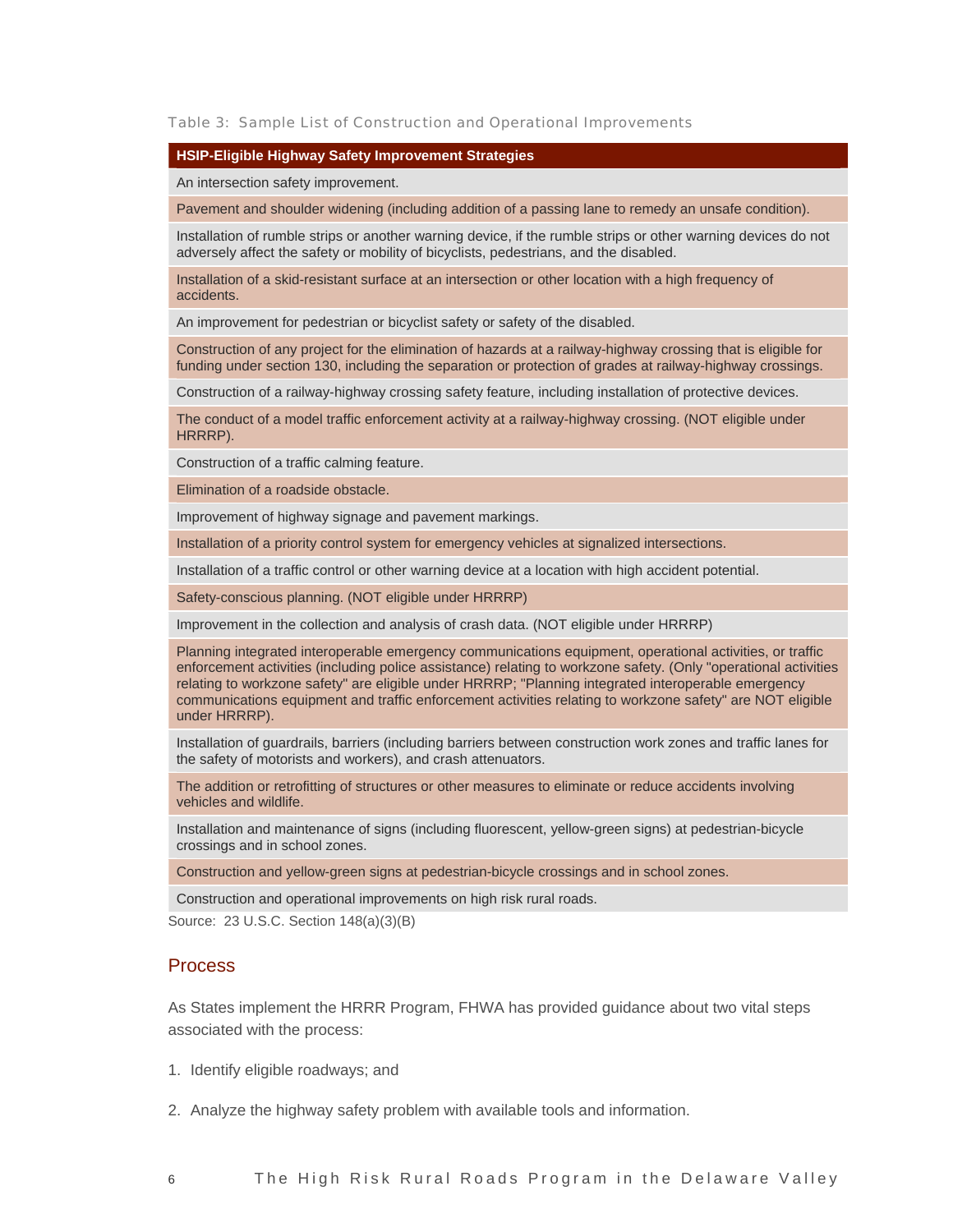Specific guidance from FHWA related to each step is outlined below.<sup>3</sup>

#### STEP ONE: Identify Eligible Roadways

As stated in SAFETEA-LU, eligible roadways must have crash rates that exceed the statewide average for the respective roadway functional classifications. States should use two types of data in identifying roadways that exceed the statewide average rate for fatalities and incapacitating injuries: crash data (e.g. fatalities and incapacitating injuries), and exposure data [e.g. vehicle miles traveled (VMT), average daily traffic (ADT), lane miles, etc.]. Within the limits of the law, States have a great deal of flexibility in identifying eligible roadways. Regardless of the measures used, federal guidance emphasizes that States should focus on data-driven methods.

Other State or local fatal and injury data sources that may provide information on the severity of injuries resulting from crashes may also be used. Examples of such data sources include: emergency medical services (data on severity of injuries sustained in a crash); enforcement agencies (data related to the overall severity of a crash); and hospitals (data related to the end result of injuries sustained). If these data sources are used, the information should be linked to the location of the crash on the respective roadway functional classification.

National data, such as the Fatality Analysis Reporting System (FARS) that provides data on crashes involving traffic-related fatalities, may be used as well. FARS data can be sorted by roadway functional classification (rural major and minor collectors, and rural local roads); however, the specific roadway location for the data cannot be determined.

States with comprehensive statewide crash and roadway data systems should have the ability to identify necessary exposure data by roadway functional classification on all public roads on the respective roadway functional classifications (rural major and minor collectors, and rural local roads) and determine accurate crash rates. Examples of exposure data to develop a rate include:

- vehicle miles traveled (VMT)
- average daily traffic (ADT)
- lane miles

l

number of vehicles entering an intersection

A state may consider the relationship between population or other per capita data (e.g. registered vehicles, licensed drivers, etc.), and the number of fatalities and incapacitating injuries of a defined area to determine fatality and incapacitating injury rates.

National data, such as the Highway Performance Monitoring System and the FHWA's Highway Statistics, may be used to provide roadway data that is derived from State data. Like FARS, this

<sup>&</sup>lt;sup>3</sup> Source: http://safety.fhwa.dot.gov/safetealu/memos/memo051906.cfm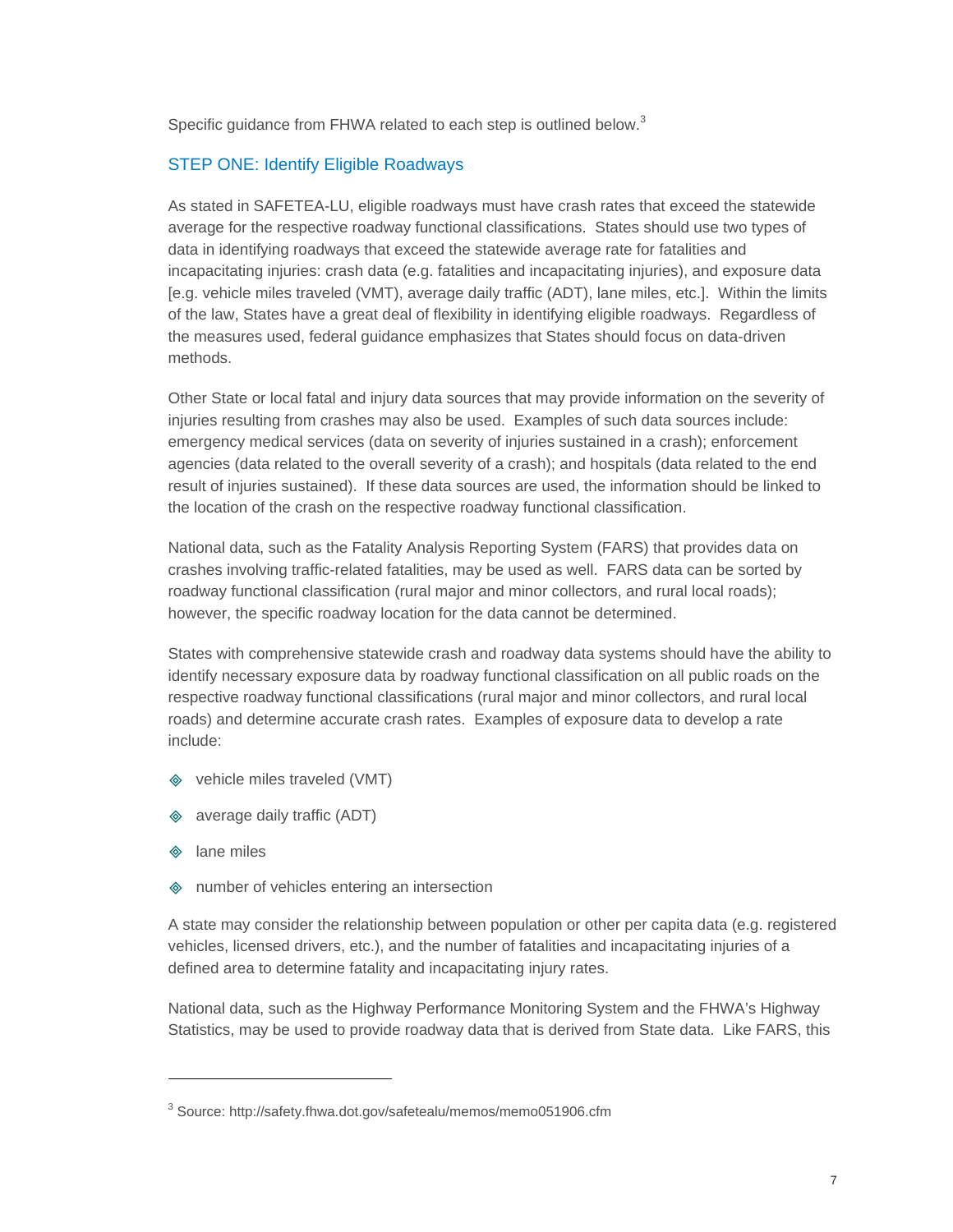data may be sorted by roadway functional classification; however, the specific roadway location for the data cannot be determined.

The second part of the HRRR provision of SAFETEA-LU [23 U.S.C. §148(a)(1)(B)] addresses those roads that will likely have increases in traffic volume that may result in an accident rate for fatalities and incapacitating injuries exceeding that of the statewide average. States are encouraged to work closely with local planners to identify such roads. For instance, in determining the projected rates, among other resources and methods, States may use specific growth projection patterns as identified by the respective Metropolitan Planning Organizations, city/county planning organizations, and growth management organizations to assist with identifying HRRRs.

#### STEP TWO: Analyze the Highway Safety Problem with Available Tools and Information

States with comprehensive roadway and crash data systems may use existing data and analysis capabilities to define the problems and select projects. Once potential locations are identified, the data should be analyzed in more detail to diagnose safety concerns, identify potential countermeasures, and make final project selections.

Examples of data sources that may be used to analyze highway safety problems include, but are not limited to, the following:

- Other state- or local-based project ranking processes that use appropriate crash data
- Methods that consider other data reflective of fatalities and incapacitating injuries, such as:
	- **Prioritized projects resulting from Road Safety Audits**
	- **Corridor analyses that identify systematic safety improvements. For instance,** where crash and/or roadway data suggest that many crashes occur given a certain type of roadway feature, a State may systematically implement an appropriate countermeasure that would improve safety conditions on the respective roadways. (e.g. signs, pavement markings, rumble strips, horizontal curve treatments, etc.).

#### **Funding**

The HRRR Program set-aside for each State is calculated using the same formula that is used for the HSIP apportionments: total lane miles of Federal-aid highways, total vehicle miles traveled (VMT) on lanes on the Federal aid highways, and number of fatalities on the Federal-aid system.

The amount available for the HRRR Program will be calculated by the FHWA each year after apportionment of the overall HSIP funds. Although \$90 million is set aside specifically for the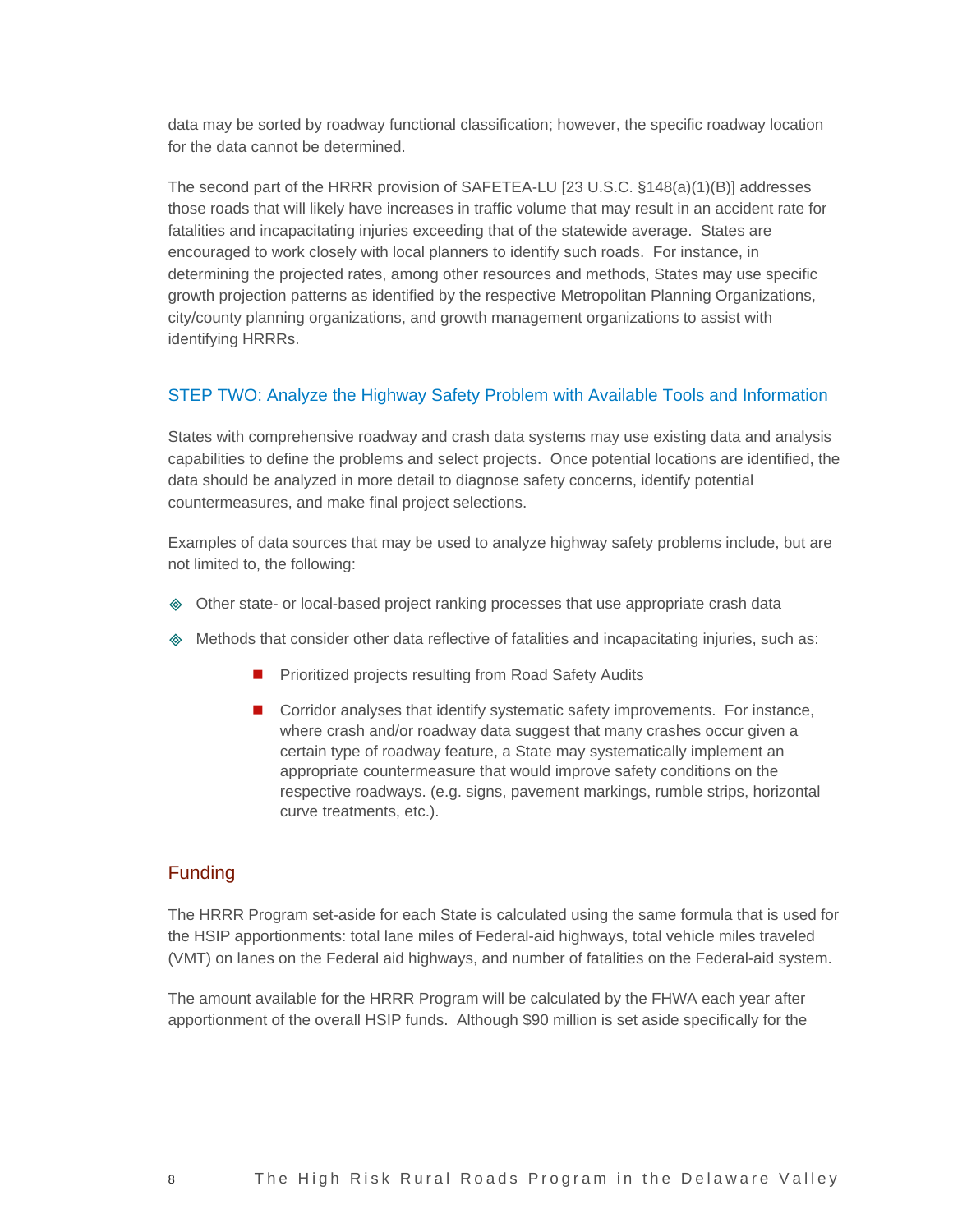HRRR Program, States may use their discretion to expend HSIP funds on rural roads if such roads emerge as a safety need in the Strategic Highway Safety Plan.<sup>4</sup>

Highway safety funds are available for obligation in the fiscal year for which they are apportioned plus three additional fiscal years. After that point, the funds lapse and are no longer available for obligation. For example, FY 2006 HSIP funds apportioned to the States would lapse if not obligated by September 30, 2009.

-

<sup>4</sup> Source: http://safety.fhwa.dot.gov/safetealu/guides/guide040506.cfm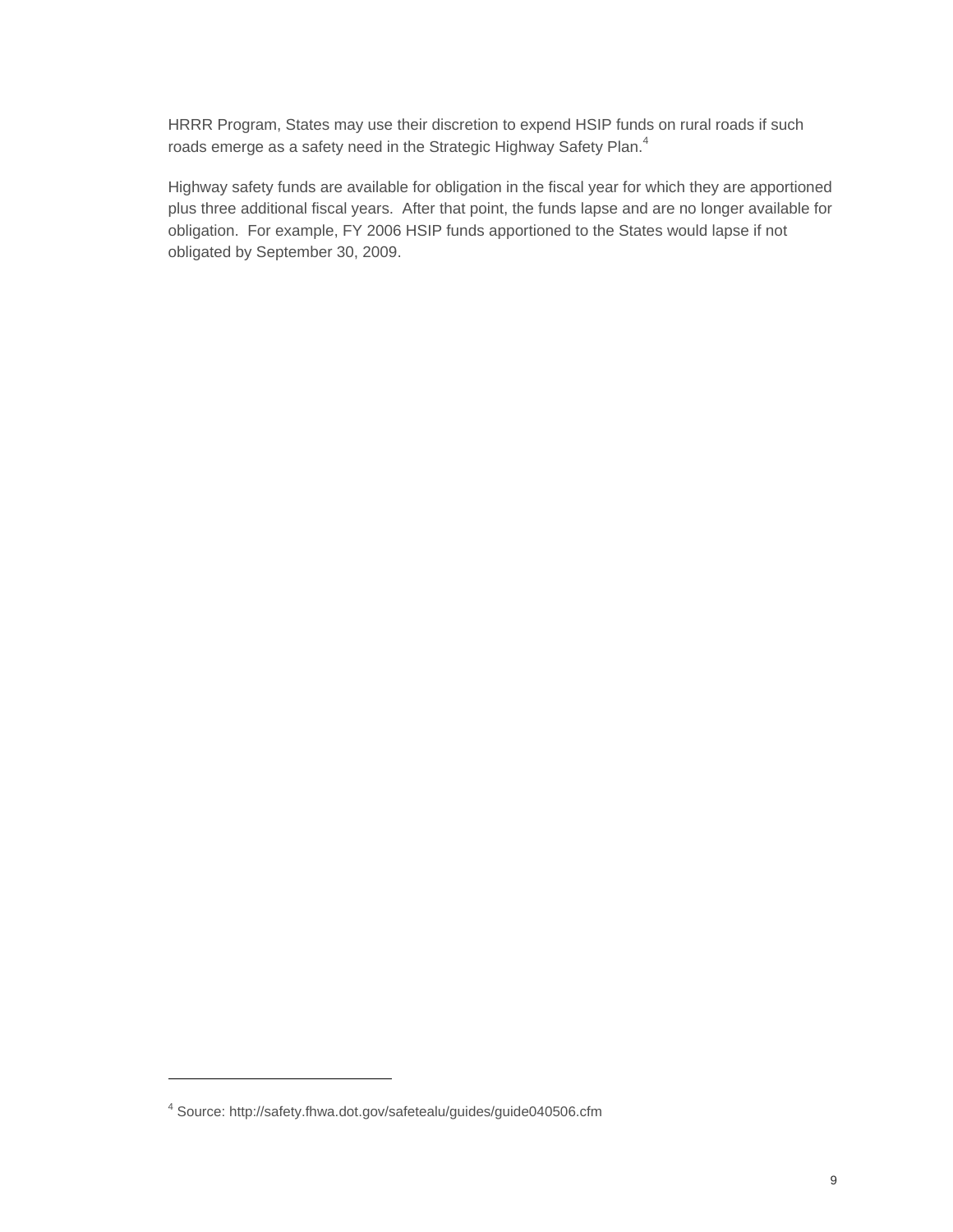10 The High Risk Rural Roads Program in the Delaware Valley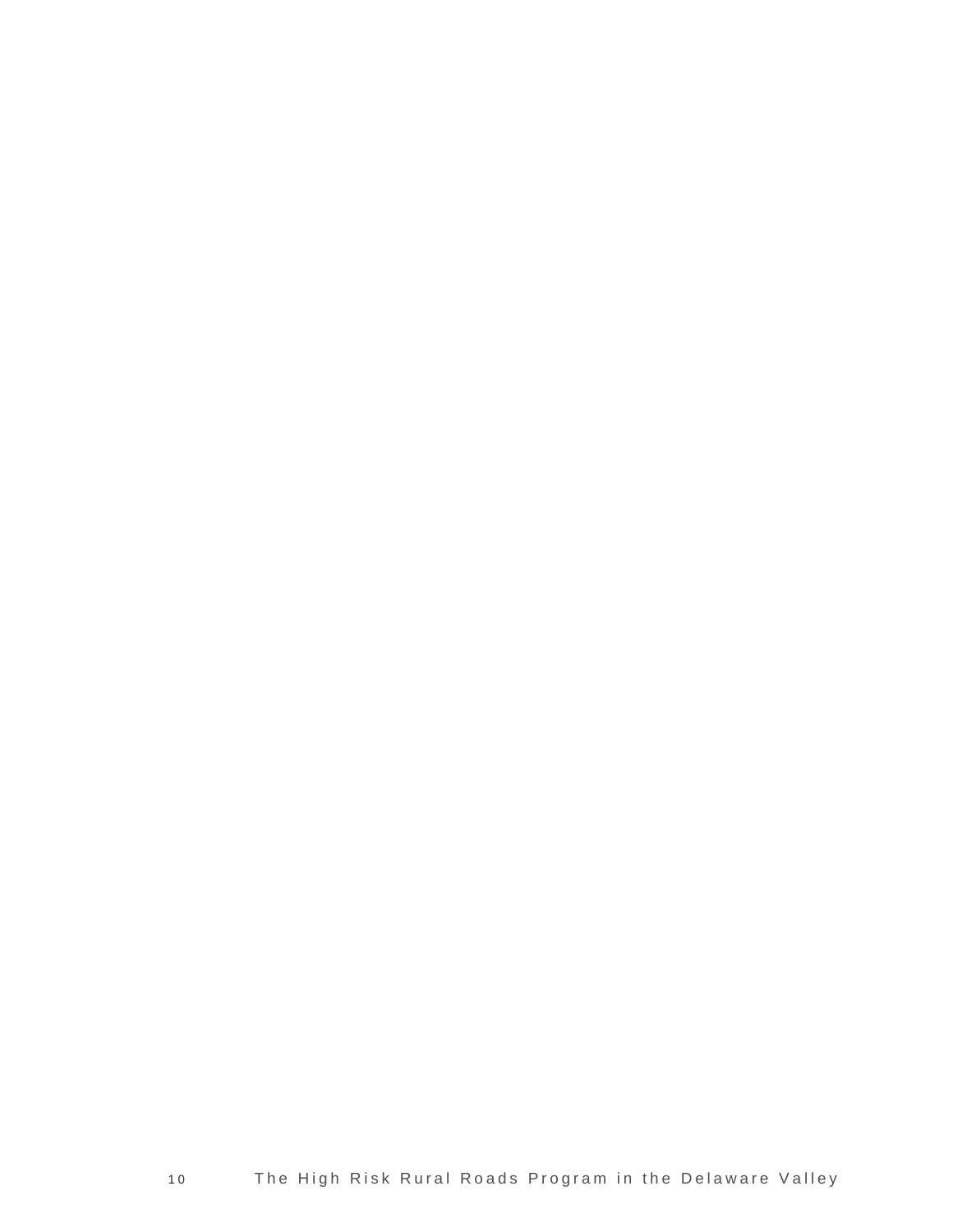l

## State Programs in the DVRPC Region

### **Pennsylvania**

In Pennsylvania, safety planning and engineering is managed by PennDOT's Bureau of Highway Safety and Traffic Engineering (BHSTE). At times, BHSTE has encountered challenges to spending HRRR Program dollars. For example, a project was recently proposed in District 3-0 that involved identifying some HRRRs and replacing old, non-standard cable guide rail as well as addressing unshielded bridge ends. However, since analysis of the routes did not show fatal or incapacitating injuries, the routes were not eligible for the funds. PennDOT has found this situation to be a problem statewide. Often, the volumes on these routes are relatively low, which frequently means that the number and rate of crashes are low. There is some hope that in PennDOT District 6-0 (which includes Bucks, Chester, Delaware, Montgomery, and Philadelphia counties) there may be a better chance that these routes would be eligible, since the volumes are likely to be higher. $5$ 

There is not a coordinated HRRR Program in Pennsylvania at this time. Pennsylvania receives close to \$3 million each year for this program. There is currently about \$6 million of unobligated HRRR funds in the state.

#### Pennsylvania's Identified HRRR Segments in the DVRPC Region

In an effort to assist with spending HRRR Program funds, BHSTE developed a priority list of eligible rural road segments for consideration in the HRRR Program and made this list available to partners in September of 2010. During the summer of 2010, BHSTE completed an analysis of rural road crashes statewide which resulted in a list of 365 locations across the state which meet federal HRRR Program guidelines. The following text summarizes the process.

- Identified all roadway segments functionally classified as a rural major or minor collector or a rural local road (function class 7, 8 or 9) that sustained at least one fatal or injury crash over the last 5 years (2005 – 2009). This step resulted in 14,981 segments statewide.
- To meet the federal requirements, the 14,981 locations were then limited to segments that have a higher than average fatal/major injury crash rate. This resulted in 2,079 statewide segments.

<sup>&</sup>lt;sup>5</sup> Email from Mike Castellano, FHWA Pennsylvania Division Office.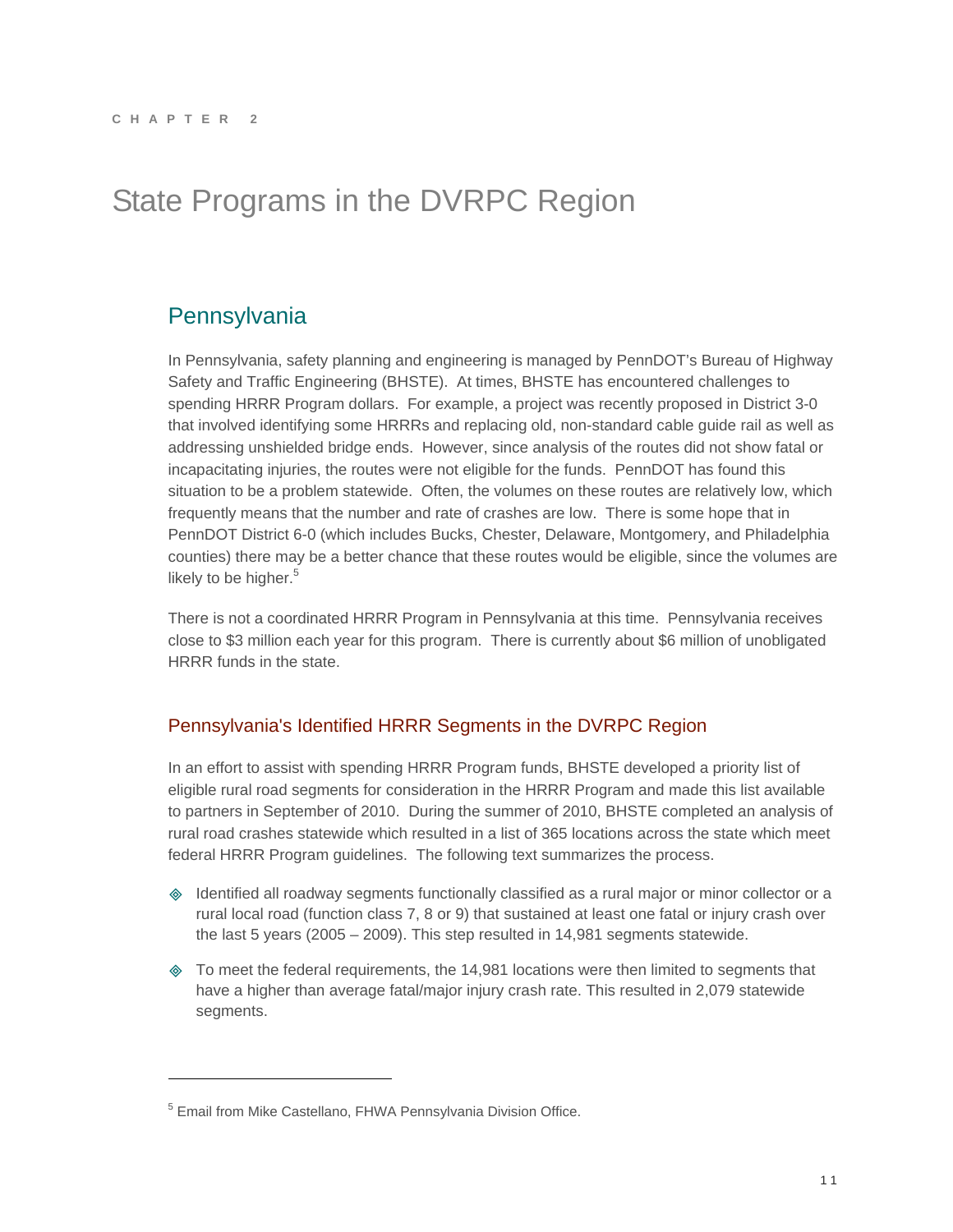

Figure 1: Pennsylvania HRRR Eligible Road Segments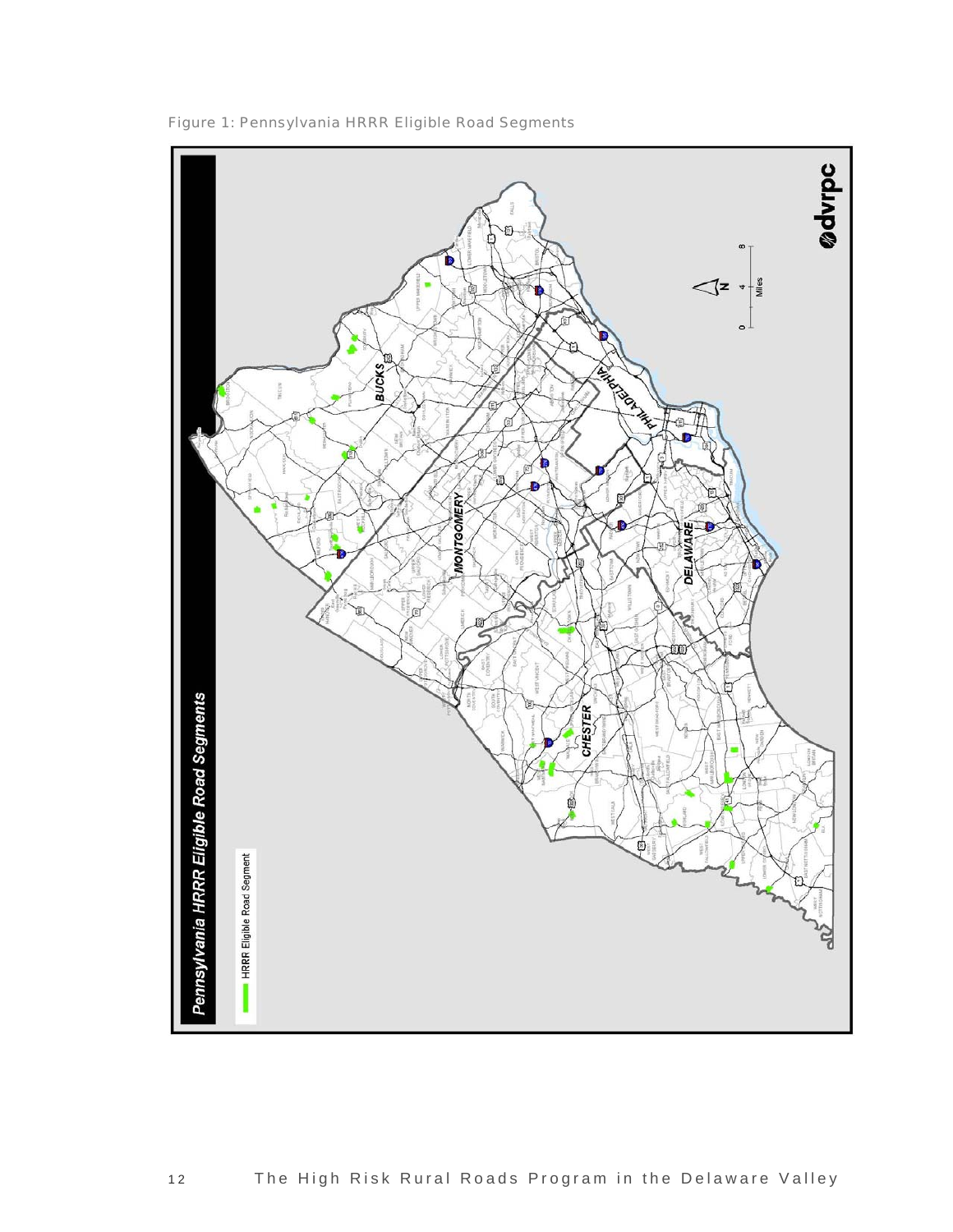The list of 2,079 segments was then filtered further down to include only those that included at least one moderate injury crash and at least one minor injury crash. This additional requirement ensures that our HRRR candidate locations are not just the result of a few random fatal crashes but also have sustained a high number of injury crashes. The resulting final list of 356 segments statewide is a more select group of high risk segments suitable for a rural road safety project.

This procedure resulted in the identification of 38 HRRR eligible segments in two of the DVRPC's five Pennsylvania counties:

- $\triangle$  Bucks 18
- $\triangle$  Chester 20

Each of these segments are between 0.38 and 0.71 miles long, with Average Daily Traffic (ADT) volumes as low as 336 and as high as 6469. Six of these road segments were the site of a fatal crash, with two fatals occurring on one segment. Considering statewide rank, eight locations are within the top 100, the highest being number 36.

### New Jersey

-

Staff at NJDOT Bureau of Safety Programs have been working with staff from Rutgers University to research HRRR Program best practices in other states. This research was intended to help develop a guideline for the Metropolitan Planning Organizations (MPOs) that might also provide standard specifications for countermeasure applications.

NJDOT was provided with a spreadsheet compiling policies and practices for centerline and edge line rumble strip applications in other states. After reviewing these materials, NJDOT staff set up a meeting with DVRPC and the other two MPOs in New Jersey to develop a strategy and action plan for the next round of HRRR solicitations. The goal was to receive solicitations for projects that aligned with FHWA's goals for the program. $<sup>6</sup>$ </sup>

#### New Jersey's Identified HRRR Segments in the DVRPC Region – January 2010

NJDOT collaborated with the Rutgers University Center for Advanced Infrastructure and Transportation (CAIT), Transportation Safety Resource Center to identify funding eligible HRRR roadway segments in New Jersey.<sup>7</sup> The analysis involved dividing out all rural road segments by functional class, speed, number of lanes, and presence of shoulders, then calculating a crash rate for each distinct rural road cross-section type according to that criteria. To ensure identification of the most severe rural road segments, a severity ranking was incorporated to prioritize higher severity road segments. The ranking assigned a five to fatal crashes and a one to property damage-only crashes, with the remaining three injury categories falling between according to severity.

<sup>&</sup>lt;sup>6</sup> Email from Kevin Conover, NJDOT Bureau of Safety Programs.

<sup>&</sup>lt;sup>7</sup> Email from Sarah Weissman, EIT Program Manager, Transportation Safety Resource Center.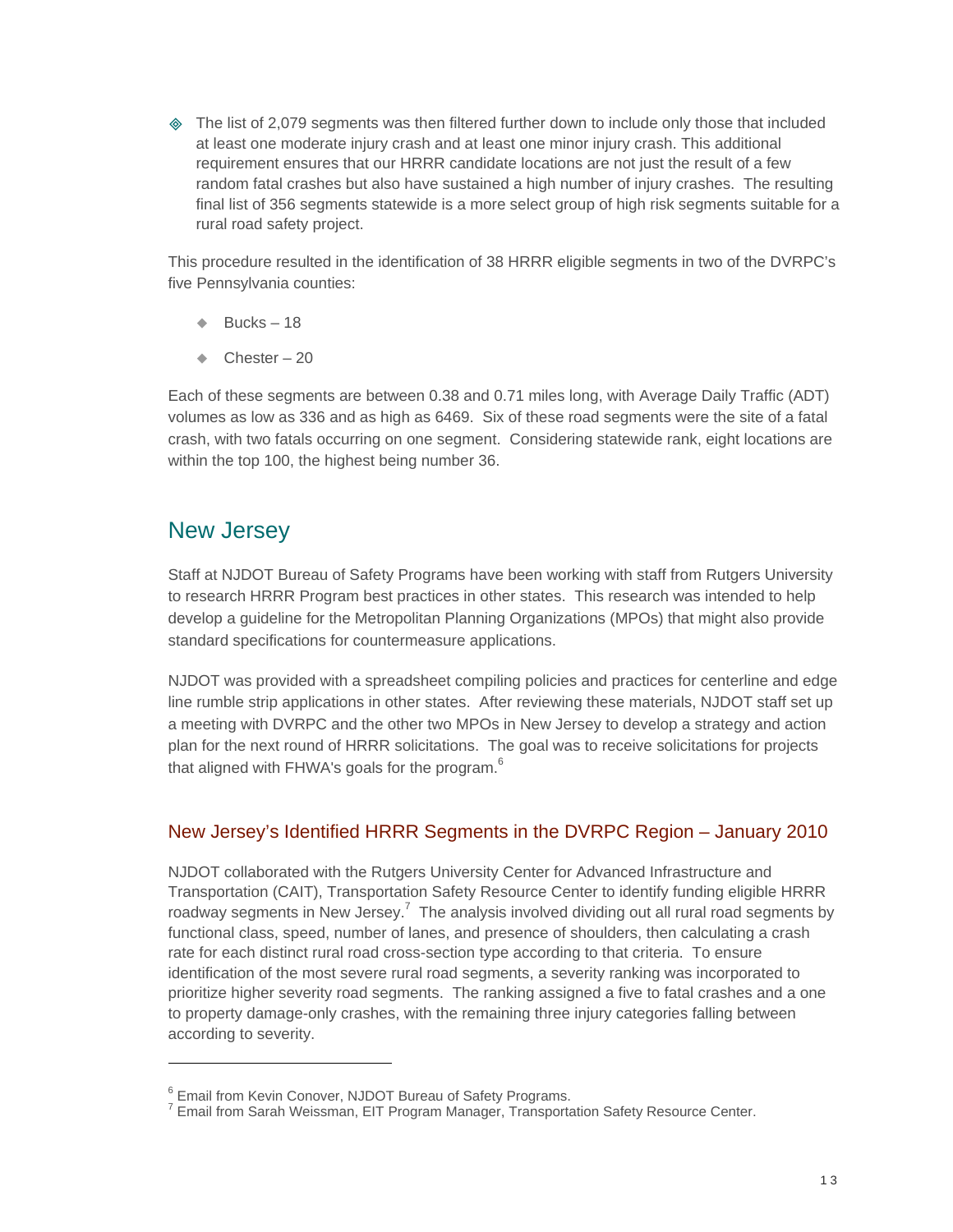

Figure 2: New Jersey HRRR Eligible Road Segments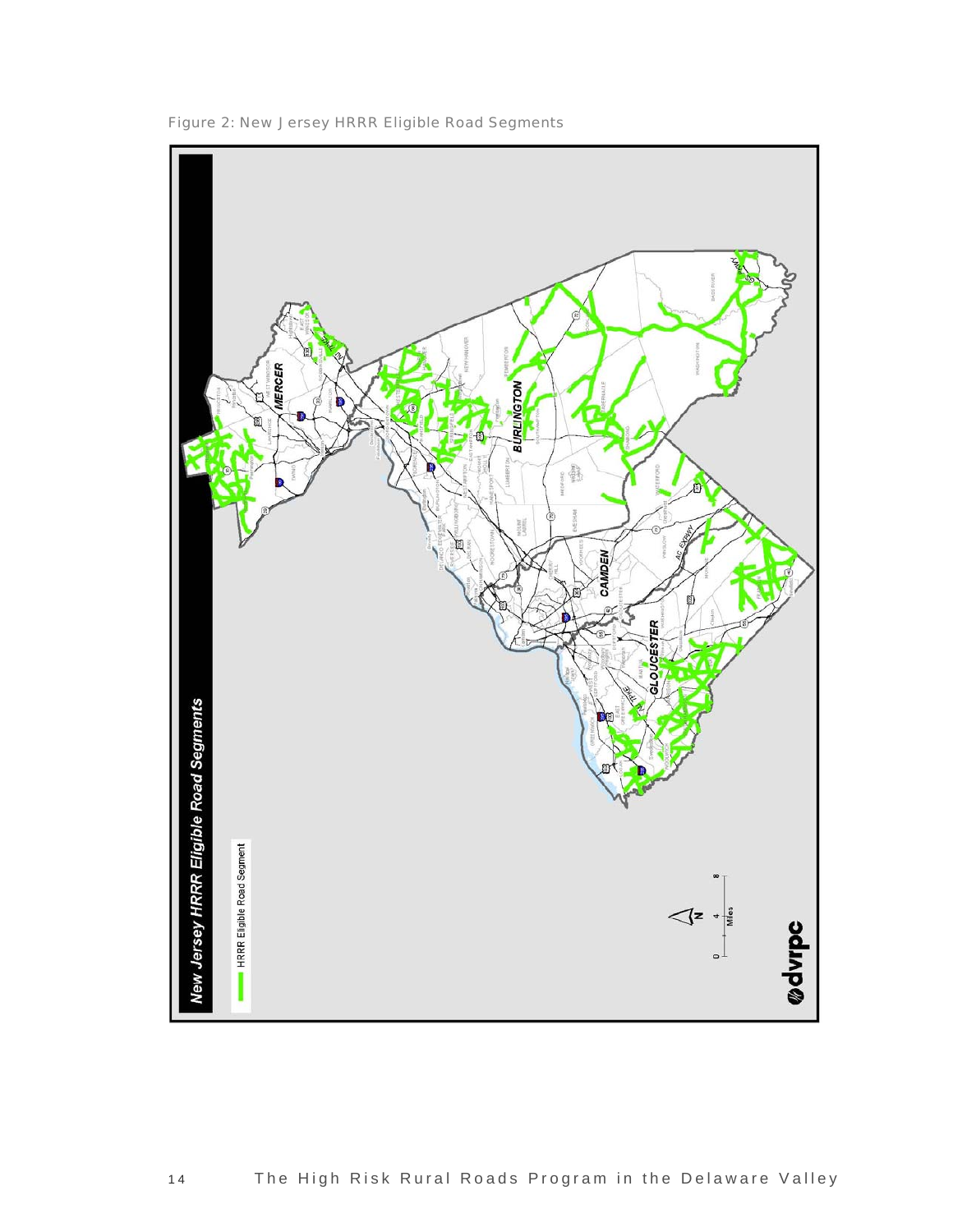The analysis results were then sorted by metropolitan planning organization and an average crash rate per cross-section type was calculated. This allowed each identified segment to be evaluated against regional averages for context. This final analysis piece was used by MPOs to determine if an individual segment was above or below the MPO region average for that particular cross-section type.

#### NJ's Identified HRRR Segments in the DVRPC Region

This procedure resulted in the identification of 252 HRRR eligible segments among the DVRPC's four New Jersey counties:

- $\triangleleft$  Burlington 106
- $\leftarrow$  Camden 5
- $\triangle$  Gloucester 78
- $\triangle$  Mercer 63

The majority of these segments are between 0.1 and 2.0 miles long with a handful even shorter than that. Approximately 17 percent of the segments are between two and ten miles long. The varying length of the road segments are the result of varying cross-section lengths and the associated concentration of crash data. Fifteen out of the 252 road segments were the site of a fatal crash, with two fatals occurring on one segment. The New Jersey analysis does not include a statewide rank.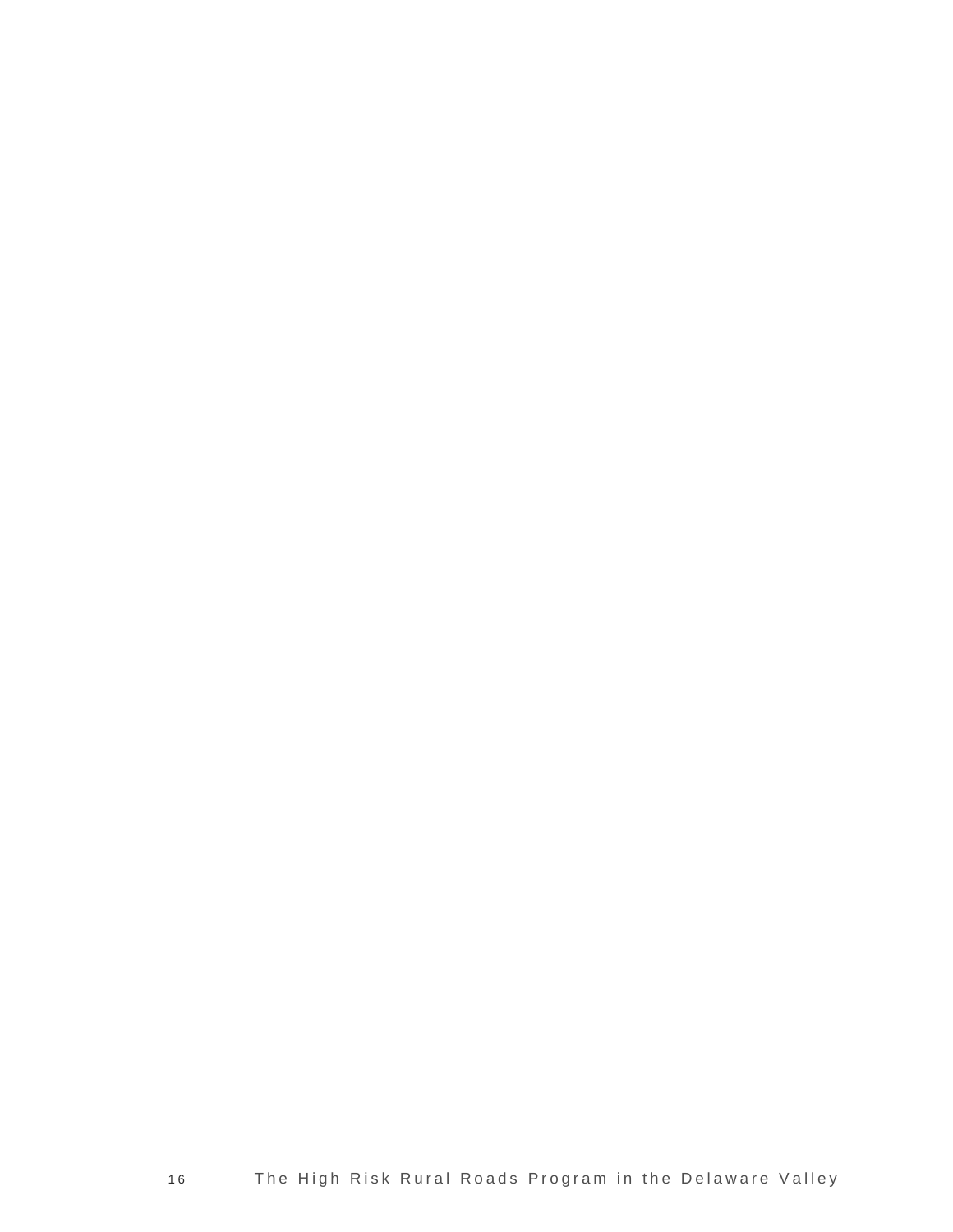## Future of the High Risk Rural Roads Program

Until a marked decline in traffic fatalities on rural roads is realized, it is anticipated that rural road safety will continue to be a priorty concern at both the state and federal levels. The HRRR Program is the federal government's first program targeted specifically at identifying rural road problem locations and implementing appropriate engineering strategies.

Recognizing the need for improved rural road safety, Representative Michael H. Michaud (D-Maine) introduced the High Risk Rural Roads Safety Act on June 3, 2011. The goal of this bill is to grow the amount of dedicated funding currently available for high risk rural roads and make it easier for rural states to invest in road safety measures which will reduce fatal crashes.

Rep. Michaud's inspiration comes from the fact that rural road fatalities in his home state represent 90 percent of Maine's annual traffic fatalities, and in some New England states the number has grown between 2009 and 2010. Michaud's High Risk Rural Roads Safety Act of 2011 would address these problems by increasing the authorization amount from \$90 million per year nationally to \$400 million per year. Another very important change—changing the definition of a high risk rural road—would make the funding easier to access. This new legislation would continue to promote low-cost safety measures such as improved signs, pavement markings, and guardrail and cable barrier installation which are all generally low cost and have proven effectiveness.

The bill was also by endorsed by the Roadway Infrastructure Safety Coalition (RISC). The RISC is one of the country's only national coalitions dedicated to roadway safety infrastructure on rural roads.

Whether or not this bill becomes law, the effort underlines the importance of rural road safety and its support at both the state and national levels.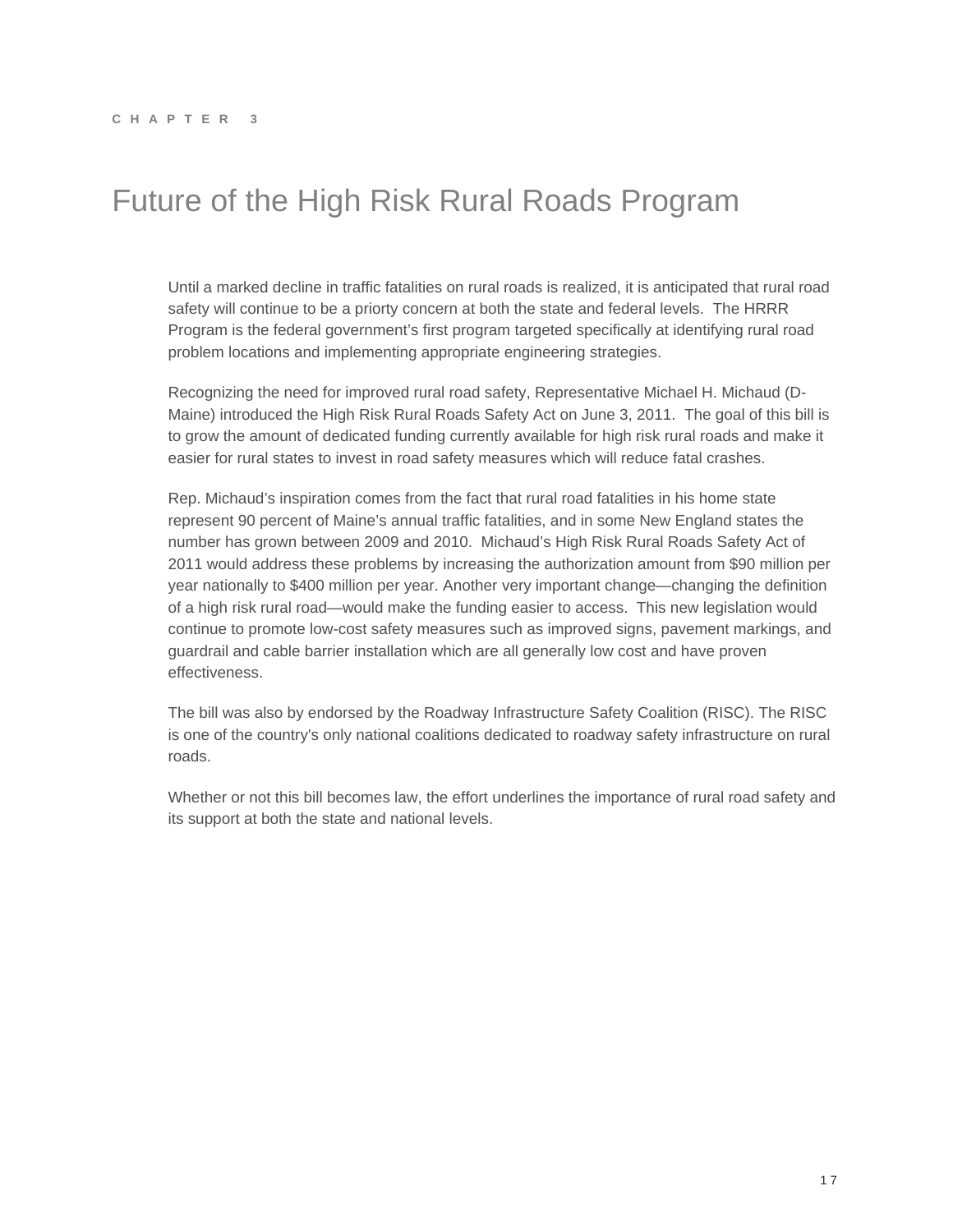18 The High Risk Rural Roads Program in the Delaware Valley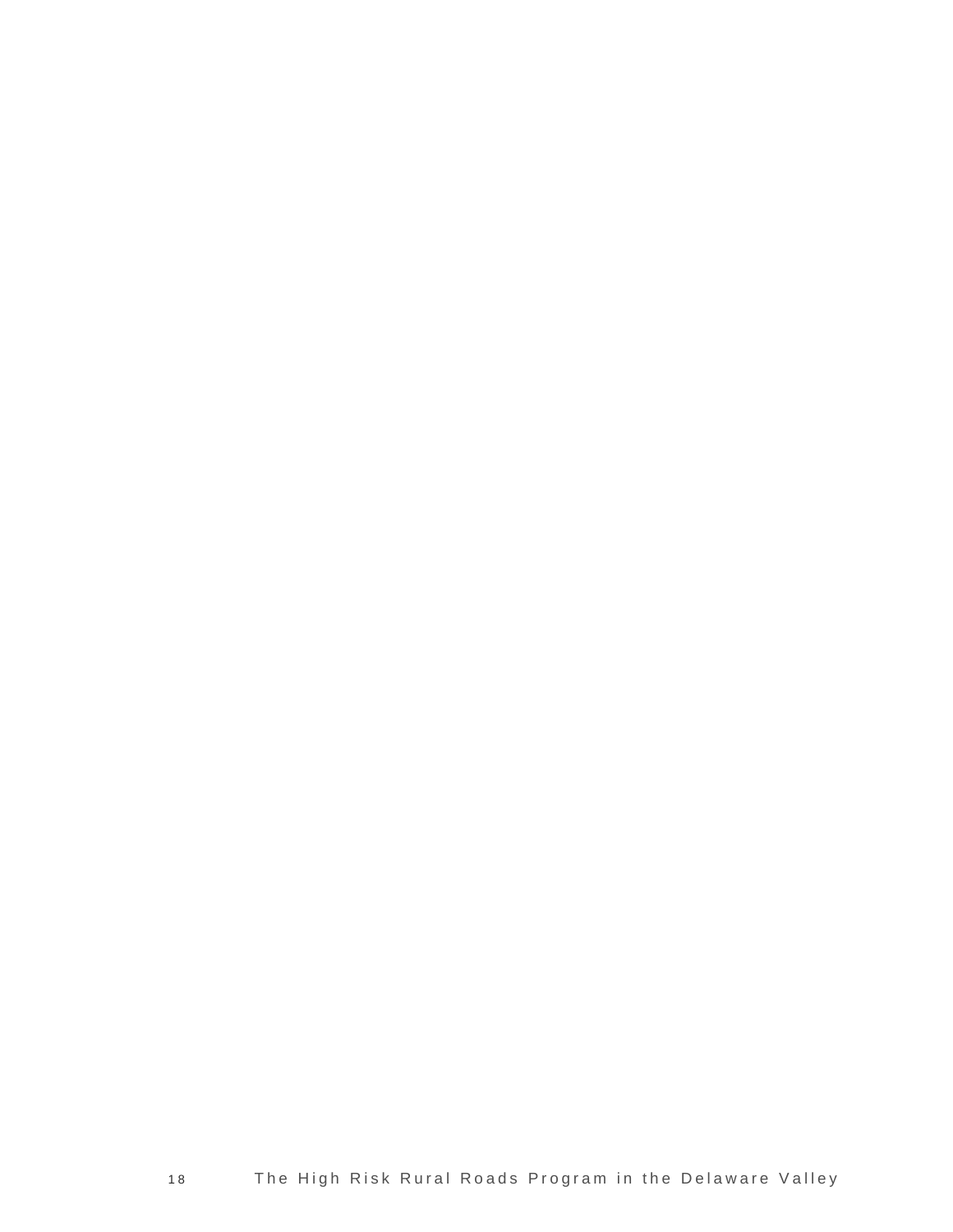| <b>Publication Title:</b>       | The High Risk Rural Roads Program in the Delaware Valley                                                                                                                                                                                                                                                                                                                                                                                                                                                                                                                                                                                                                                                                 |
|---------------------------------|--------------------------------------------------------------------------------------------------------------------------------------------------------------------------------------------------------------------------------------------------------------------------------------------------------------------------------------------------------------------------------------------------------------------------------------------------------------------------------------------------------------------------------------------------------------------------------------------------------------------------------------------------------------------------------------------------------------------------|
| <b>Publication Number:</b>      | 10070                                                                                                                                                                                                                                                                                                                                                                                                                                                                                                                                                                                                                                                                                                                    |
| Date Published:                 | August 2011                                                                                                                                                                                                                                                                                                                                                                                                                                                                                                                                                                                                                                                                                                              |
| <b>Geographic Area Covered:</b> | <b>DVRPC Region</b>                                                                                                                                                                                                                                                                                                                                                                                                                                                                                                                                                                                                                                                                                                      |
| <b>Key Words:</b>               | High risk rural roads, New Jersey, Pennsylvania, safety, crashes,<br>Highway Safety Improvement Program, eligibility, Federal aid<br>highway.                                                                                                                                                                                                                                                                                                                                                                                                                                                                                                                                                                            |
| Abstract:                       | This report summarizes the High Risk Rural Roads Program (HRRR)<br>Program), a federally funded safety improvement initiative designed<br>to target rural roadway segments meeting specific safety criteria.<br>The HRRR Program represents a significant step toward recognizing<br>the need to reduce fatalities on rural roads, which account for almost<br>two-thirds of the over 36,000 annual roadway fatalities in the US.<br>This document explains the initiative from its conception at the<br>federal level to its implementation at the state and local levels within<br>the four New Jersey counties and five Pennsylvania counties of the<br>Delaware Valley Regional Planning Commission's planning area. |

Staff Contact:

Jesse Buerk Transportation Planner (215) 238-2948 <sup></sub><sup>d</sup> jbuerk@dvrpc.org</sup>

Kevin S. Murphy Principal Transportation Planner (215) 238-2864 <sup></sub><sup>O</sup> kmurphy@dvrpc.org</sup>

Delaware Valley Regional Planning Commission 190 N. Independence Mall West, 8th Floor Philadelphia PA 19106 Phone: (215) 592-1800 Fax: (215) 592-9125 Internet: www.dvrpc.org